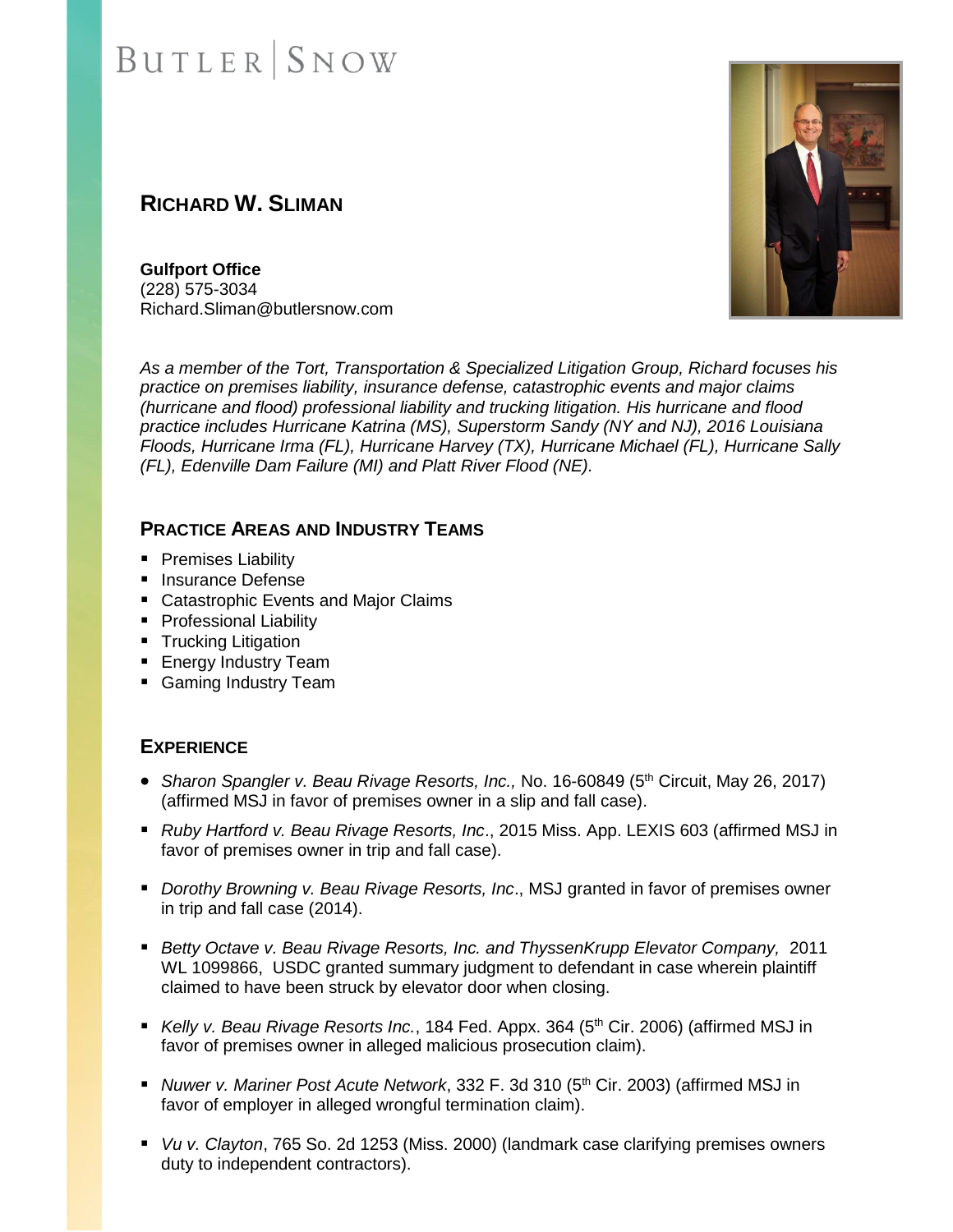# **BUTLER** SNOW

- *Rush v. Casino Magic Corp.*, 744 So. 2d 761 (Miss. 1999) (affirmed MSJ finding casino barge employee not Jones Act seaman).
- *Saucier v. Biloxi Regional Medical Center*, 708 So. 2d 1351 (Miss. 1998) (affirmed MSJ in favor of premises owner in claim of alleged injury to trespasser).
- *Thompson v. Casino Magic Corp.*, 708 So. 2d 878 (Miss. 1998) (affirmed MSJ finding casino barge employee not Jones Act seaman).
- *Cook v. Mardi Gras Casino Corp.*, 697 So. 2d 378 (Miss. 1997) (affirmed periodic payment method for slots jack pot).
- *Kidd v. Mardi Gras Casino*, 77, F. 3d 474 (5<sup>th</sup> Cir. 1995) (affirmed MSJ finding casino barge employee not Jones Act seaman).
- *Hydrick v. Harrison County Sheriff's Dept.*, 675 So. 2d 1257 (Miss. App. 1995) (affirmed workers' compensation appeal).

#### **BAR ADMISSIONS**

- Mississippi, 1992
- Alabama, 1995
- U.S. District Courts
	- **E** Mississippi: Northern, Southern ■ Alabama: Southern District
- U.S. Courts of Appeals
	- $\blacksquare$  5<sup>th</sup> Circuit
	- $\blacksquare$  11<sup>th</sup> Circuit
- U.S. Supreme Court

### **DISTINCTIONS**

- *Martindale-Hubbell<sup>®</sup>* 
	- AV®-Preeminent™ Peer Review Rated, 2011-2021
- *Best Lawyers in America<sup>®</sup>* 
	- Insurance Law, 2012-2022
- Fellow, American Inns of Court
- Mississippi Commission for Continuing Legal Education
	- Commissioner*,* 1996-Present
	- Chairman*,* 2007-2008, 2013-2014, 2018-2019
	- Vice-Chairman, 2005-2006, 2012-2013, 2017-2018
- Mississippi Supreme Court Complaints Tribunal, Southern District, 2002-2007